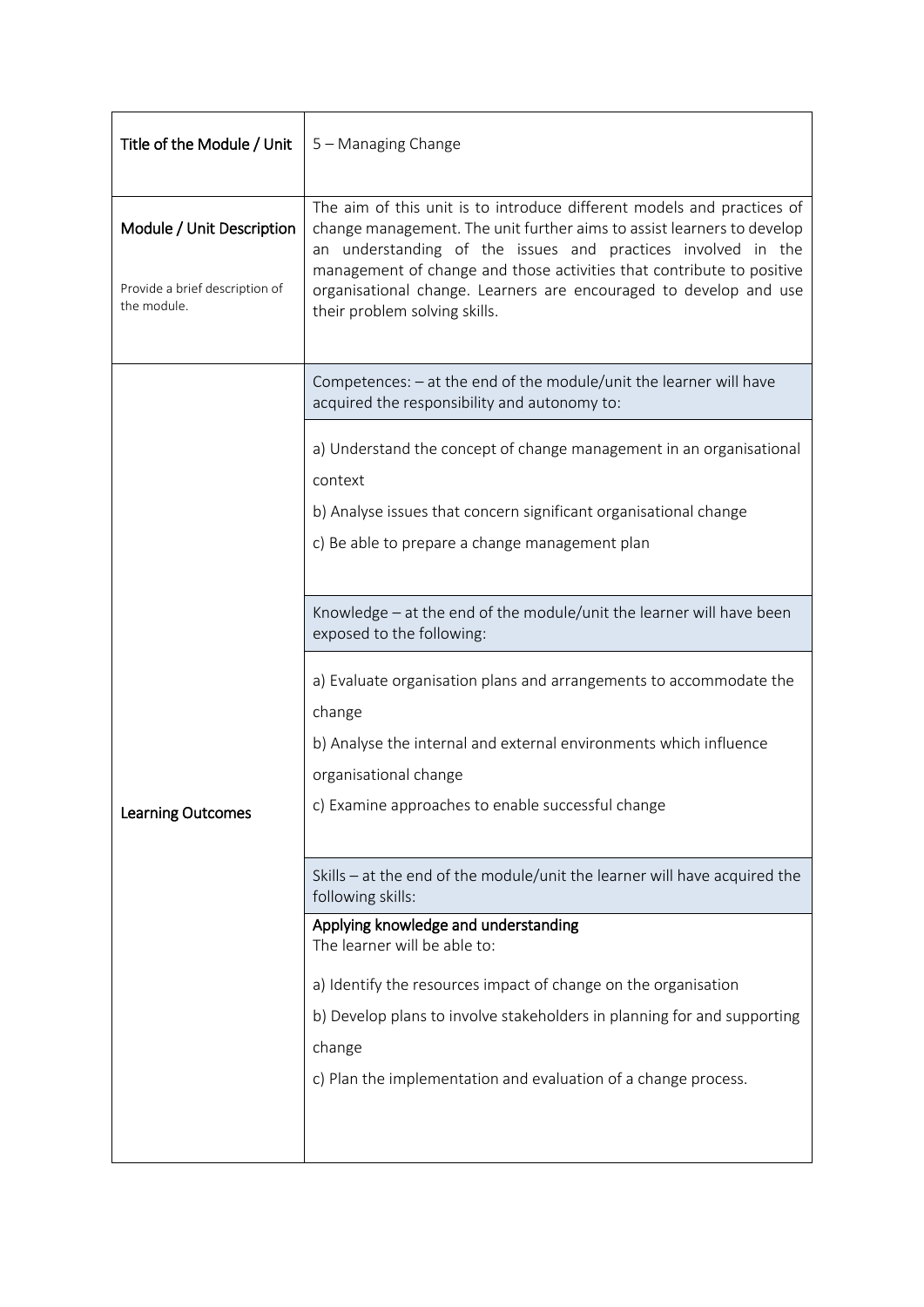| <b>Judgment Skills and Critical Abilities</b><br>This section has been made sufficiently open to accommodate both vocational and<br>academic orientations. Applicants can refer to Judgement Skills, or Critical Abilities<br>(critical skills, dispositions, values and actions), or both. |
|---------------------------------------------------------------------------------------------------------------------------------------------------------------------------------------------------------------------------------------------------------------------------------------------|
| The learner will be able to:                                                                                                                                                                                                                                                                |
| a) Provide recommendations to support a team approach to managing                                                                                                                                                                                                                           |
| change                                                                                                                                                                                                                                                                                      |
| b) Consider different options and approaches for an organisation that                                                                                                                                                                                                                       |
| needs to make changes                                                                                                                                                                                                                                                                       |
| c) Review the successes and failures of the change process                                                                                                                                                                                                                                  |
|                                                                                                                                                                                                                                                                                             |
| <b>Module-Specific Communication Skills</b><br>(Over and above those mentioned in Section B)                                                                                                                                                                                                |
| The learner will be able to:                                                                                                                                                                                                                                                                |
| a) Explain positive and negative implications for making the change                                                                                                                                                                                                                         |
| b) Produce plans that prepare the organisation for change and support                                                                                                                                                                                                                       |
| implementation                                                                                                                                                                                                                                                                              |
| c) Monitor and evaluate the change implementation                                                                                                                                                                                                                                           |
|                                                                                                                                                                                                                                                                                             |
| <b>Module-Specific Learner Skills</b><br>(Over and above those mentioned in Section B)                                                                                                                                                                                                      |
| The learner will be able to                                                                                                                                                                                                                                                                 |
| a) Be able to prepare a change management plan                                                                                                                                                                                                                                              |
| b) Analyse the internal and external environments which influence                                                                                                                                                                                                                           |
| organisational change                                                                                                                                                                                                                                                                       |
| c) Review the successes and failures of the change process                                                                                                                                                                                                                                  |
|                                                                                                                                                                                                                                                                                             |
|                                                                                                                                                                                                                                                                                             |
| Module-Specific Digital Skills and Competences<br>(Over and above those mentioned in Section B)                                                                                                                                                                                             |